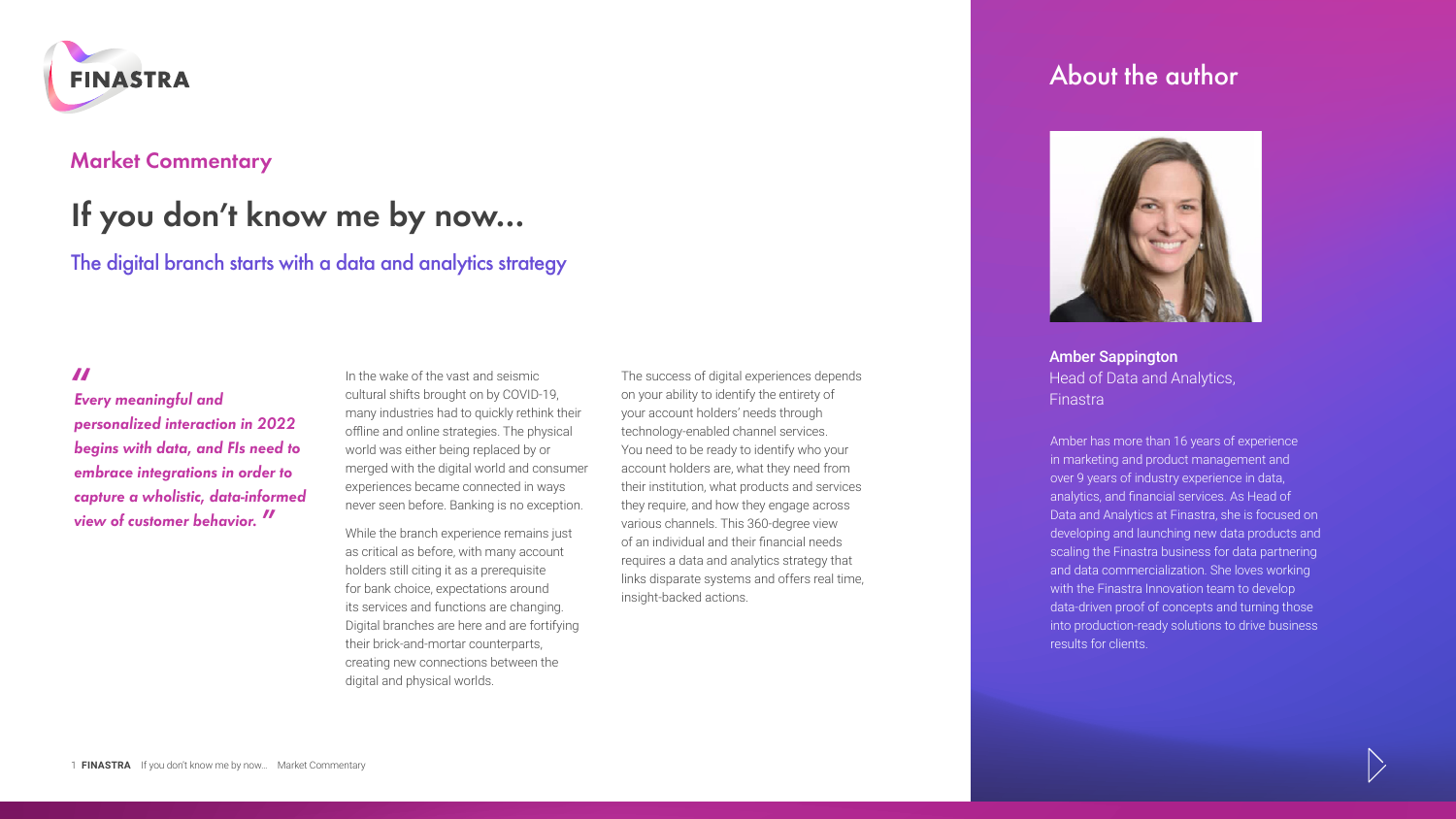Every meaningful and personalized interaction in 2022 begins with data, and financial institutions need to embrace integrations in order to capture a wholistic, data-informed view of account holder behavior. These integrations help gather data that compliments internal data. Processing all of this information thoroughly requires the usage of a platform to store the data and intelligent machine learning, tasked with creating insights about behavior and identifying must-have digital branch features.

Mining of data should lead to a SWOT (strengths, weaknesses, opportunities and threats) analysis of products and services offerings, but it is the adoption of open API finance technologies that will make it possible to innovate quickly and match account holder expectations. In this model, financial institution (FI) cores become nimble and agile hosts of transformative plug and play technologies that provide compelling customer experiences. Open APIs, combined with data and advanced analytics, are a key piece of innovation strategy for the digital FI.

The digital branch needs to enhance the customer experience, anticipating who the customer is, why they are there, and offering insightful actions based on th[e](http://www.finastra.com/)ir most recent behavior.